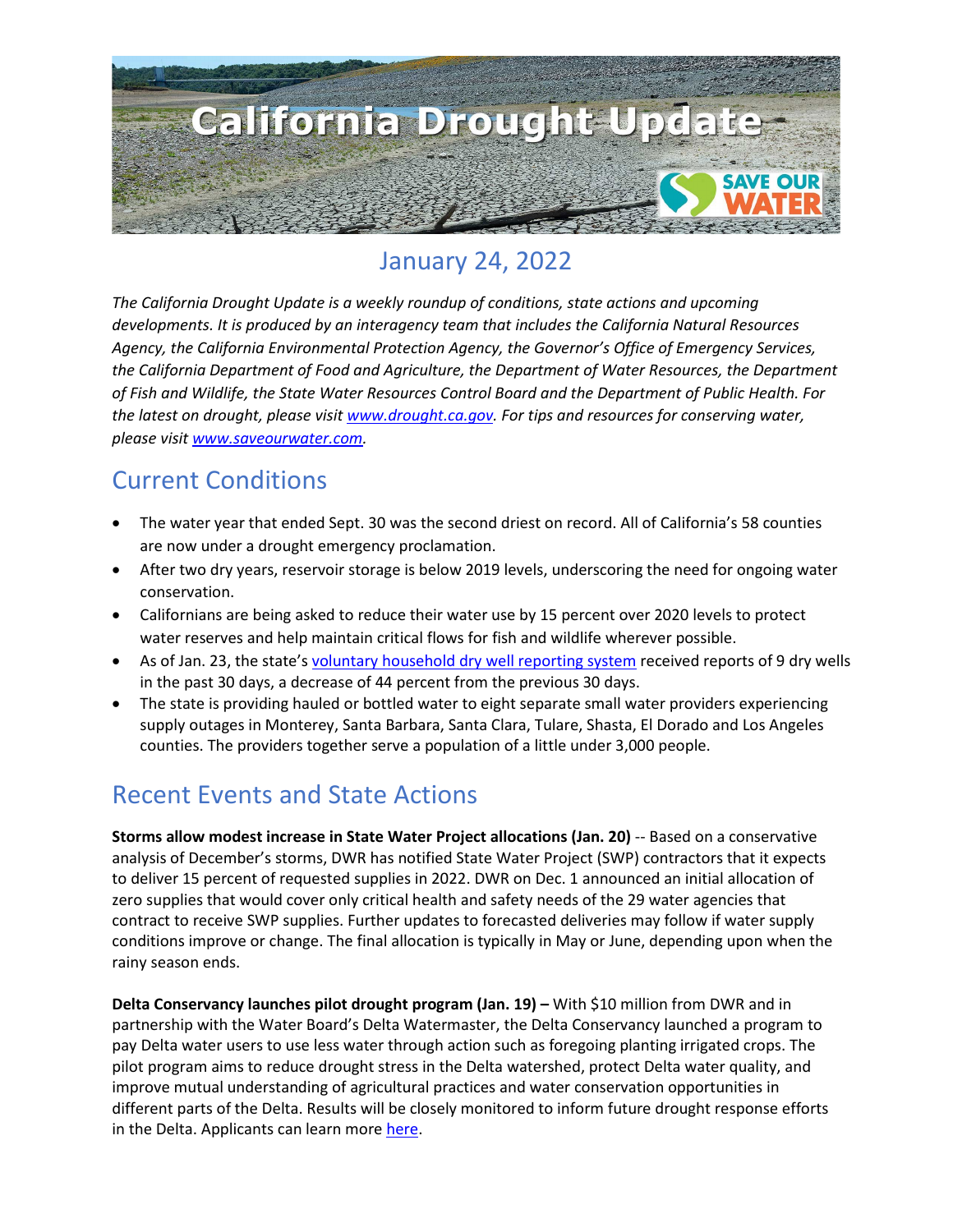**Levi's Stadium GM details water-saving measures in partnership with DWR / Save Our Water (Jan.5):** 

As the San Francisco 49ers advance toward a berth in the 2022 Super Bowl, Levi's Stadium General Manager Jim Mercurio discussed [water-saving measures at the](https://49ers.sharefile.com/share/view/s9c7f4be9dc69472e93b6e14b72e832a3)  [stadium with the Weather Channel](https://49ers.sharefile.com/share/view/s9c7f4be9dc69472e93b6e14b72e832a3) as part of the team's partnership with Save Our Water. The interview builds on a recent [public service](https://twitter.com/49ers/status/1466482305011273733)  [announcement](https://twitter.com/49ers/status/1466482305011273733) from 49ers wide receiver Deebo Samuel.



**Ban on wasteful water practices takes effect (Jan. 18):** Emergency regulations took effect last week to ban certain wasteful water practices. The State Water Board adopted these emergency regulations Jan. 4, and they were approved Jan. 18 by the Office of Administrative Law and require Californians to turn off decorative water fountains; turn off or pause your irrigation system when it's raining and for two days after rain; use an automatic shutoff nozzle on your water hose; use a broom, not water, to clean sidewalks and driveways; and give trees just what they need. An online tool developed by the State Water Board at [http://savewater.ca.gov](http://savewater.ca.gov/) allows Californians to easily report water waste from a phone, tablet or computer by selecting the type of water waste, typing in the address and clicking send.

**Curtailments adjusted (ongoing):** The Water Board lifted curtailments in most watersheds following December's storms, but dry conditions so far in January have led to re-imposition of curtailments in some areas. Curtailments remain suspended in the Russian River and Shasta River watersheds, and in the Scott River through Jan. 28. Curtailments have been reinstated in a few sub-watersheds of the Delta watershed. It is likely that additional curtailments will be reinstated in the Delta watershed next week if conditions remain dry. Water Board staff will continue to adjust curtailment orders as conditions change.

**Storms improve migratory bird habitat (ongoing):** Central Valley conditions for migratory waterfowl and shorebirds are better than had been feared last fall, thanks to October and December storms and CDFW and DWR efforts to provide water to refuges and incentivize rice growers to create habitat. Poor conditions continue in far northeastern California, including Modoc County and the Klamath Basin. Most wildlife areas and refuges in the Sacramento Valley are fully flooded and Grasslands Wildlife Management Area – the largest remaining bloc of wetlands in the Central Valley – is roughly 85 percent flooded. The California Rice Commission enrolled 42,000 acres of rice and 9,000 acres of wetlands in an emergency drought program funded by DWR. As of mid-December, CDFW was reporting no obvious signs of avian cholera but tests continue.

## Tribal / Local Actions

• **Tribal governments:** Tribal emergency drought proclamations as reported by Cal OES to date: Buena Vista Rancheria of Me-Wuk Indians, Karuk Tribe, Resighini Rancheria, Tule River Indian Tribe, Yurok Tribe, Wiyot Tribe.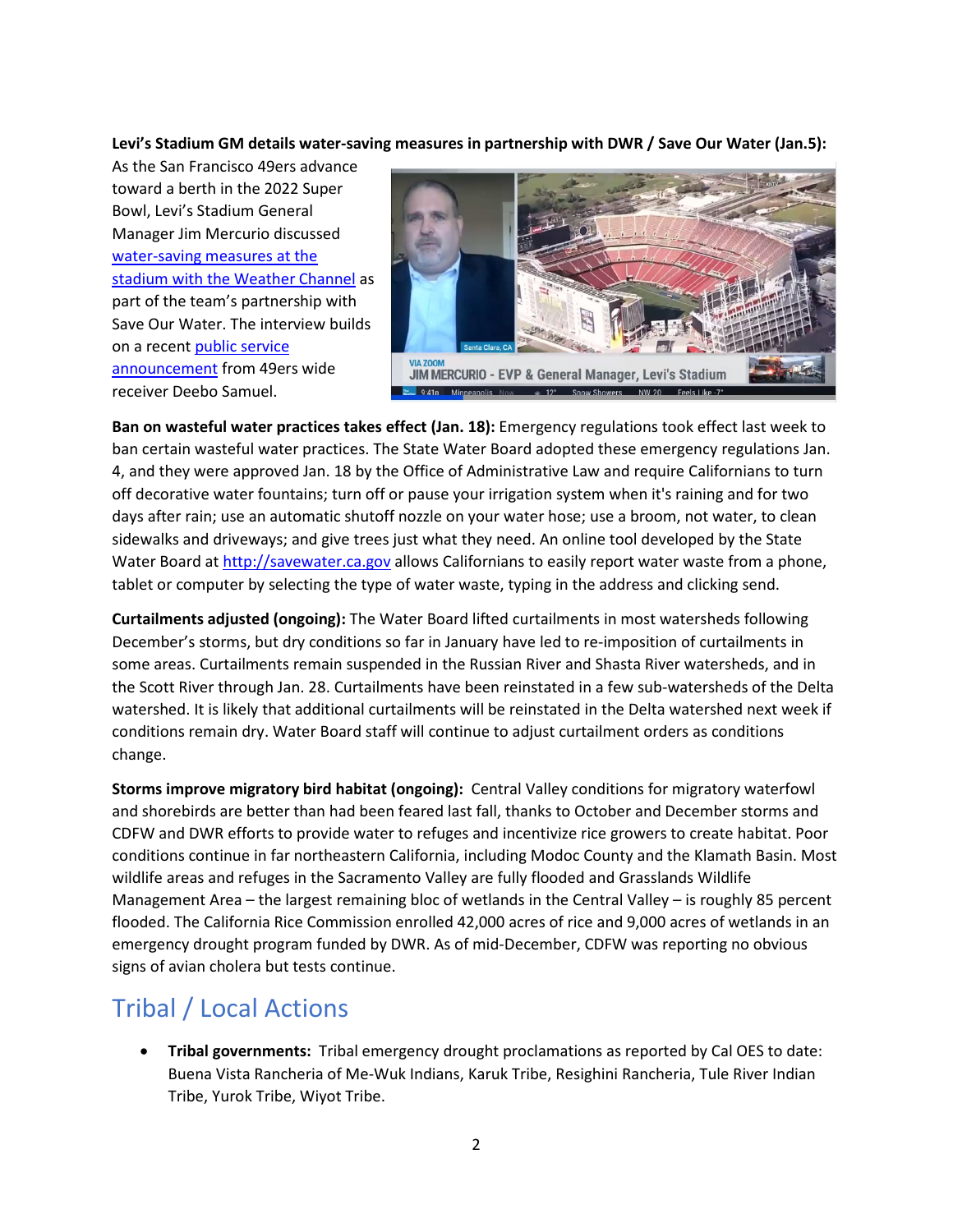- **Local government:** Local emergency drought proclamations as reported by Cal OES to date: Butte, Colusa, Fresno, Glenn, Humboldt, Lake, Marin, Mendocino, Modoc, Napa, Nevada, San Joaquin, San Luis Obispo, Santa Barbara, Santa Clara, Siskiyou, Sonoma, Tulare, Tuolumne, Yolo.
- **Water suppliers:** The following public water suppliers have imposed mandatory water use reductions on customers, according to information voluntarily provided to the Association of California Water Agencies and / or recent announcements. The list likely is not comprehensive:
	- o Alameda County Water District mandatory water use restrictions aimed at reducing water use by 15 percent.
	- $\circ$  Brooktrails Community Services District usage cap of 9,000 gallons per month, all customers
	- o Indian Wells Valley Water District 20 percent
	- o Marin Municipal Water District 40 percent
	- o Mendocino County Russian River Flood Control and Conservation Improvement District – 40 percent
	- $\circ$  Modesto Irrigation District irrigation allocation capped at 36 inches per acre
	- o Montague Water Conservation District 95 percent
	- o Nevada Irrigation District 20 percent
	- o Reclamation District 1500 25 percent
	- o Richvale Irrigation District 50 percent
	- o City of Santa Rosa 20 percent
	- $\circ$  Westlands Water District no outdoor water use by municipal and industrial customers

The following private water companies have imposed a 15 percent mandatory water use reduction:

- o San Jose Water Company, with drought surcharges for excessive water use
- o Great Oaks Water Company, with drought surcharges for excessive water use
- o California-American Water Company (in the Larkfield and Geyersville districts of Sonoma County), with fines for non-essential water use
- o Cold Springs Water Company in Tuolumne County
- o North Gualala Water Company in Sonoma County

## Upcoming Decisions / Milestones

**Season's second snow survey:** DWR is tentatively planning the second snow survey of the winter on **Feb. 1**, including a media availability at Echo Summit in the Sierra Nevada.

**Water conservation rates for December:** At its meeting on **Feb. 1**, the Water Board will release water use data from urban water suppliers that show how much water Californians used in December 2021 compared to December 2020.

#### Key Data Points and Resources

- Daily Hydrological & Climate Information summary: <http://cdec.water.ca.gov/reportapp/javareports?name=DLYHYDRO>
- Statewide water conditions: [http://cdec.water.ca.gov/water\\_cond.html](http://cdec.water.ca.gov/water_cond.html)
- Daily Reservoir Storage Summary:<https://cdec.water.ca.gov/reservoir.html>